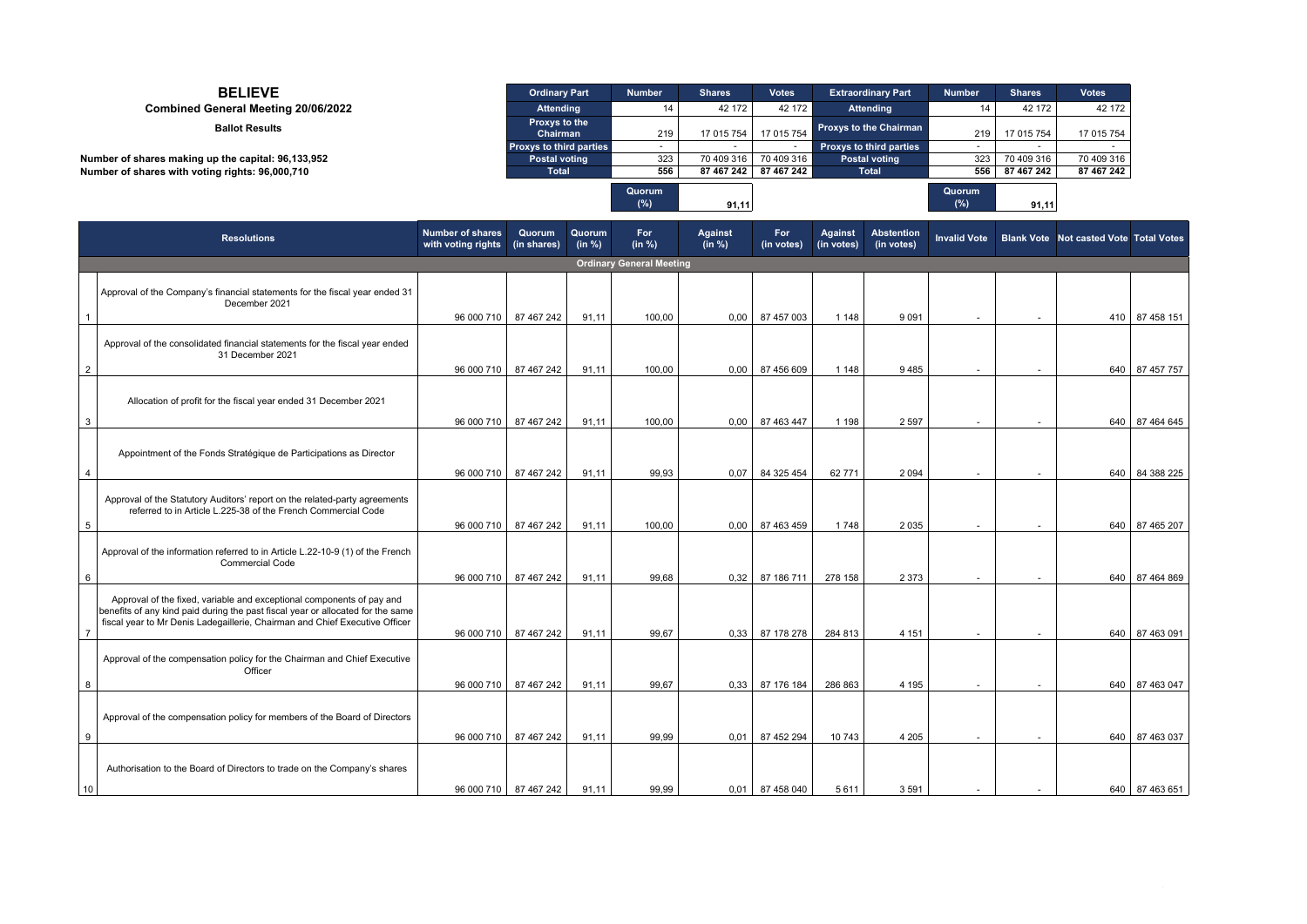|    |                                                                                                                                                                                                                                                                                                                                                                                                                                                                                                                                                                               |            |                         |       | <b>Extraordinary General Meeting</b> |      |                      |         |      |  |     |                |
|----|-------------------------------------------------------------------------------------------------------------------------------------------------------------------------------------------------------------------------------------------------------------------------------------------------------------------------------------------------------------------------------------------------------------------------------------------------------------------------------------------------------------------------------------------------------------------------------|------------|-------------------------|-------|--------------------------------------|------|----------------------|---------|------|--|-----|----------------|
|    |                                                                                                                                                                                                                                                                                                                                                                                                                                                                                                                                                                               |            |                         |       |                                      |      |                      |         |      |  |     |                |
|    | Authorisation of the Board of Directors to reduce the Company's share<br>capital through the cancellation of own shares                                                                                                                                                                                                                                                                                                                                                                                                                                                       |            |                         |       |                                      |      |                      |         |      |  |     |                |
| 11 |                                                                                                                                                                                                                                                                                                                                                                                                                                                                                                                                                                               | 96 000 710 | 87 467 242              | 91,11 | 99,46                                | 0,54 | 86 996 936           | 468 623 | 1683 |  |     | 640 87 465 559 |
| 12 | Delegation of authority to the Board of Directors to increase the share<br>capital by incorporation of reserves, profits or premiums or any other sum<br>whose capitalisation is permitted                                                                                                                                                                                                                                                                                                                                                                                    | 96 000 710 | 87 467 242              | 91.11 | 99.99                                | 0.01 | 87 459 267           | 6 3 0 7 | 1668 |  |     | 640 87 465 574 |
| 13 | Delegation of authority to the Board of Directors to increase the share<br>capital by issuing, with a preferential subscription right, shares and/or equity<br>securities granting access to other equity securities and/or granting<br>entitlement to the allocation of debt securities and/or securities granting<br>access to equity securities to be issued                                                                                                                                                                                                               | 96 000 710 | 87 467 242              | 91,11 | 99,65                                | 0.35 | 87 158 983           | 306 516 | 1743 |  | 640 | 87 465 499     |
| 14 | Delegation of authority to the Board of Directors to increase the share<br>capital by issuing, with cancellation of the preferential subscription right,<br>shares and/or equity securities granting access to other equity securities<br>and/or granting entitlement to the allocation of debt securities and/or<br>securities granting access to equity securities to be issued with a<br>compulsory priority subscription period, in line with offers to the public other<br>than those referred to in Article L.411-2 of the French Monetary and<br><b>Financial Code</b> | 96 000 710 | 87 467 242              | 91,11 | 99,92                                | 0,08 | 87 390 512           | 73 917  | 2813 |  |     | 640 87 464 429 |
|    | Delegation of authority to the Board of Directors to increase the share<br>capital by issuing, with cancellation of the preferential subscription right,<br>shares and/or equity securities granting access to other equity securities<br>and/or granting entitlement to the allocation of debt securities and/or<br>securities granting access to equity securities to be issued with an optional<br>priority subscription period, in line with offers to the public other than those<br>referred to in Article L.411-2 of the French Monetary and Financial Code            |            |                         |       |                                      |      |                      |         |      |  |     |                |
| 15 |                                                                                                                                                                                                                                                                                                                                                                                                                                                                                                                                                                               | 96 000 710 | 87 467 242              | 91.11 | 99,86                                | 0.14 | 87 339 078           | 125 197 | 2967 |  |     | 640 87 464 275 |
|    | Delegation of authority to the Board of Directors to increase the share<br>capital by issuing, with cancellation of the preferential subscription right,<br>shares and/or equity securities granting access to other equity securities<br>and/or granting entitlement to the allocation of debt securities and/or<br>securities granting access to equity securities to be issued, in line with<br>public offerings referred to in Article L.411-2 of the French Monetary and<br><b>Financial Code</b>                                                                        |            |                         |       |                                      |      |                      |         |      |  |     |                |
| 16 | Authorisation of the Board of Directors in the event of an issue with                                                                                                                                                                                                                                                                                                                                                                                                                                                                                                         | 96 000 710 | 87 467 242              | 91.11 | 96,13                                | 3.87 | 84 077 908 3 386 527 |         | 2807 |  | 640 | 87 464 435     |
| 17 | cancellation of the preferential subscription right by public offering, in order<br>to set the issue price according to the procedures set by the General<br>Meeting, up to a limit of 10% of the capital per year                                                                                                                                                                                                                                                                                                                                                            | 96 000 710 | 87 467 242              | 91,11 | 96,13                                | 3.87 | 84 076 355 3 388 920 |         | 1967 |  | 640 | 87 465 275     |
|    | Authorisation of the Board of Directors to increase the value of issuances<br>with or without the preferential subscription right                                                                                                                                                                                                                                                                                                                                                                                                                                             |            |                         |       |                                      |      |                      |         |      |  |     |                |
| 18 |                                                                                                                                                                                                                                                                                                                                                                                                                                                                                                                                                                               | 96 000 710 | 87 467 242              | 91,11 | 96,13                                | 3,87 | 84 079 759 3 385 891 |         | 1592 |  |     | 640 87 465 650 |
| 19 | Delegation of authority to the Board of Directors to increase the share<br>capital by issuing shares and/or equity securities granting access to other<br>equity securities and/or granting entitlement to the allocation of debt<br>securities and/or securities granting access to equity securities to be issued<br>as compensation for contributions in kind                                                                                                                                                                                                              | 96 000 710 | 87 467 242              | 91,11 | 95,56                                | 4.44 | 83 581 395 3 883 200 |         | 2647 |  | 640 | 87 464 595     |
| 20 | Delegation of authority to the Board of Directors to increase the share<br>capital with cancellation of the preferential subscription right by issuing<br>Company shares reserved for members of an employee savings plan                                                                                                                                                                                                                                                                                                                                                     |            | 96 000 710   87 467 242 | 91,11 | 99,99                                | 0,01 | 87 456 042           | 9 2 7 3 | 1927 |  |     | 640 87 465 315 |